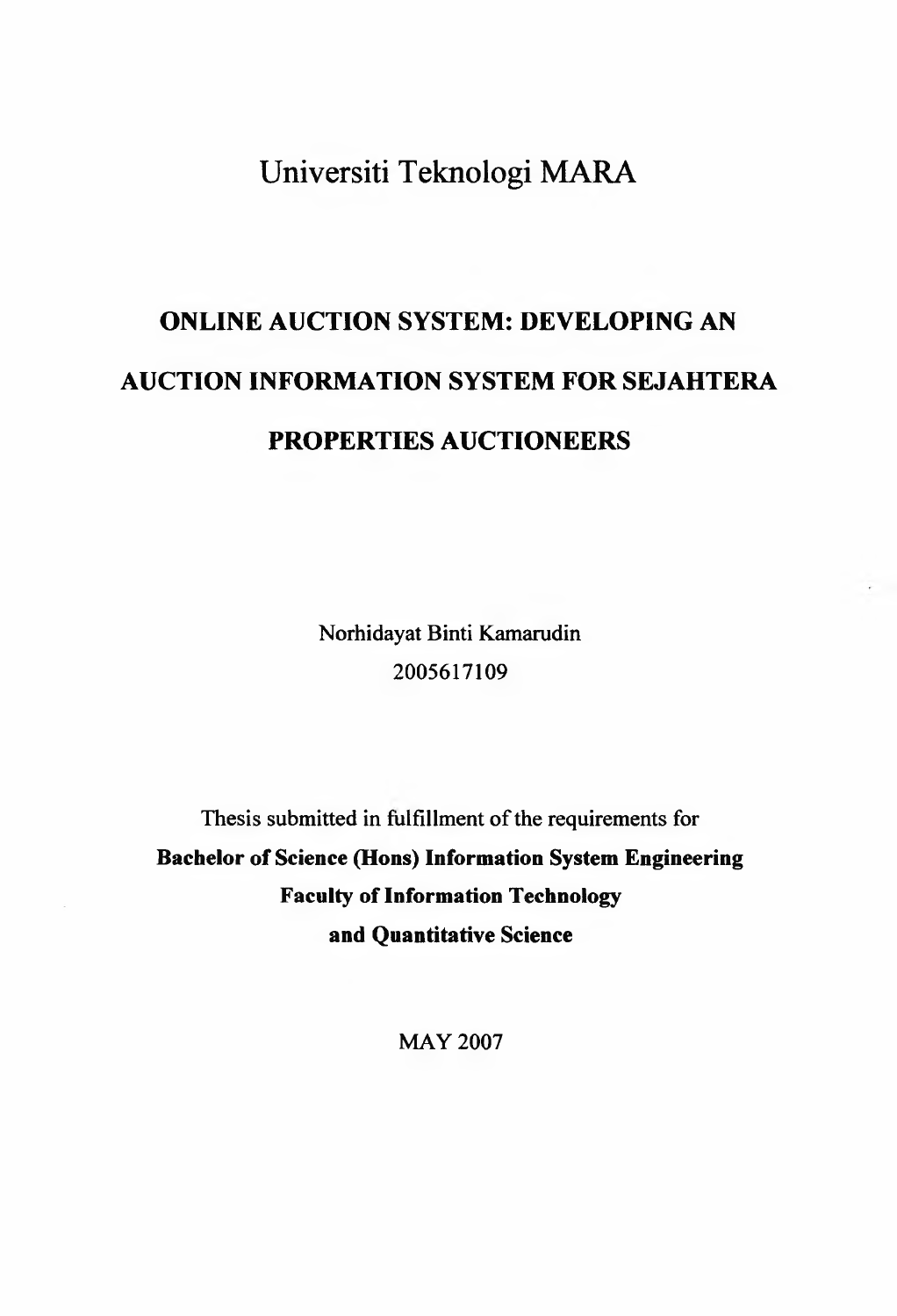#### **DECLARATION**

I certify that this project and the research to which it refers ate the product of my own work and that any ideas or quotation from the work of other people, published or otherwise are fully acknowledged in accordance with the standard referring practices of the discipline.

...................................

Norhidayat binti Kamarudin 2005617109

Date:  $4<sup>th</sup>$  May 2007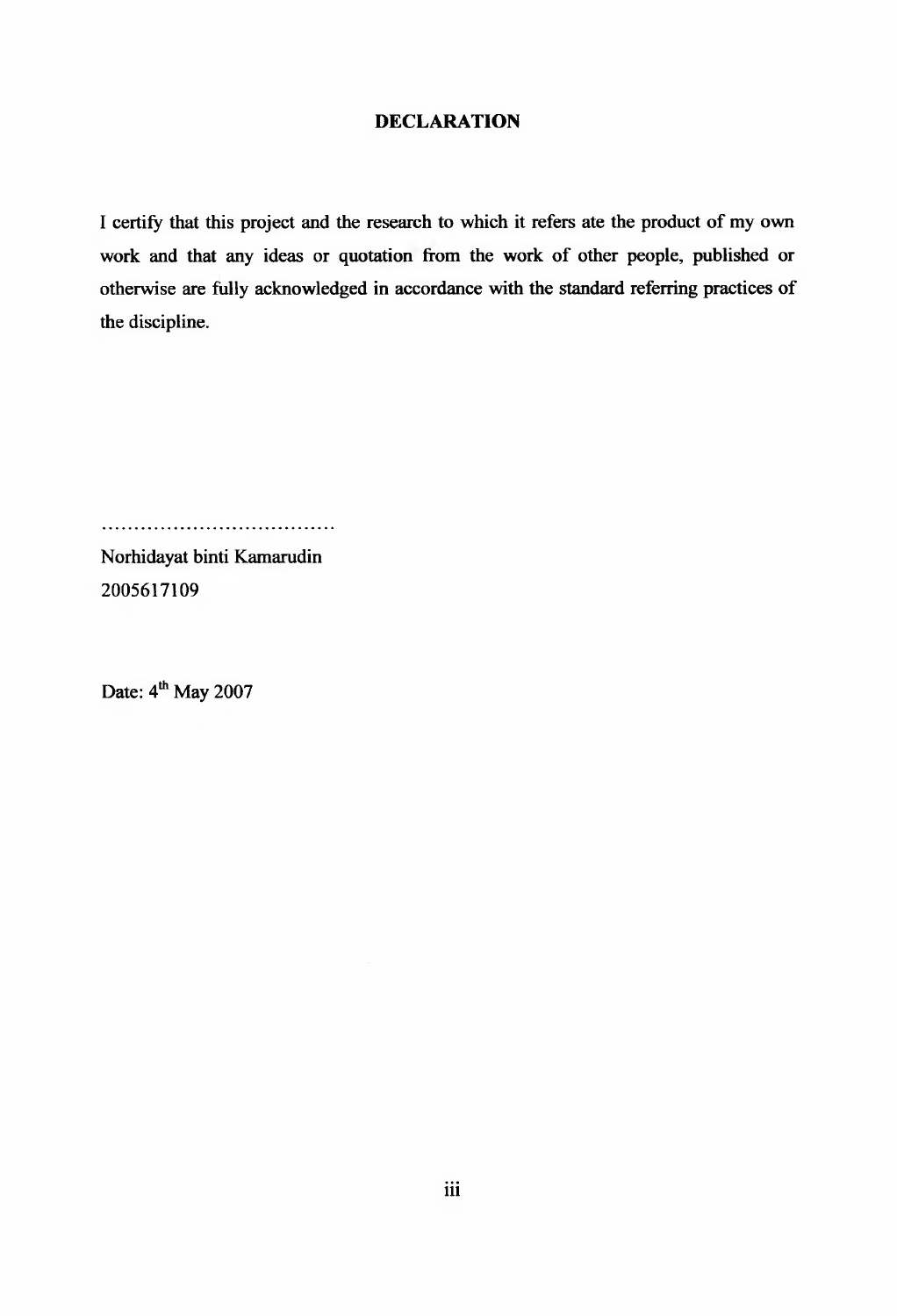#### **ABSTRACT**

Property auction information is very important components for the property auctioneers company management and the way of managing it is also important. The main purpose of this research paper is to assist company's staff to run daily business activities through an information system. This research focused on the development of online auction system in order to gain competitive advantages and improve the effectiveness of the processes within the company. The features that also has been included into this system that make it difference with others is by merging the system with GIS application to make user easy to find the location for each property for auction in the system. This application is developed using the open source software which is Apache Web Server, MySQL Database, phpMyAdmin Database Administrator plus with PHP programming language and also Google Map API. The problem occurs with the current manually technique within the company is difficulty to find the record that will lead to a poor information management and need a lot of time and energy. Therefore, this application will reduce this problem and make the company processes faster than before.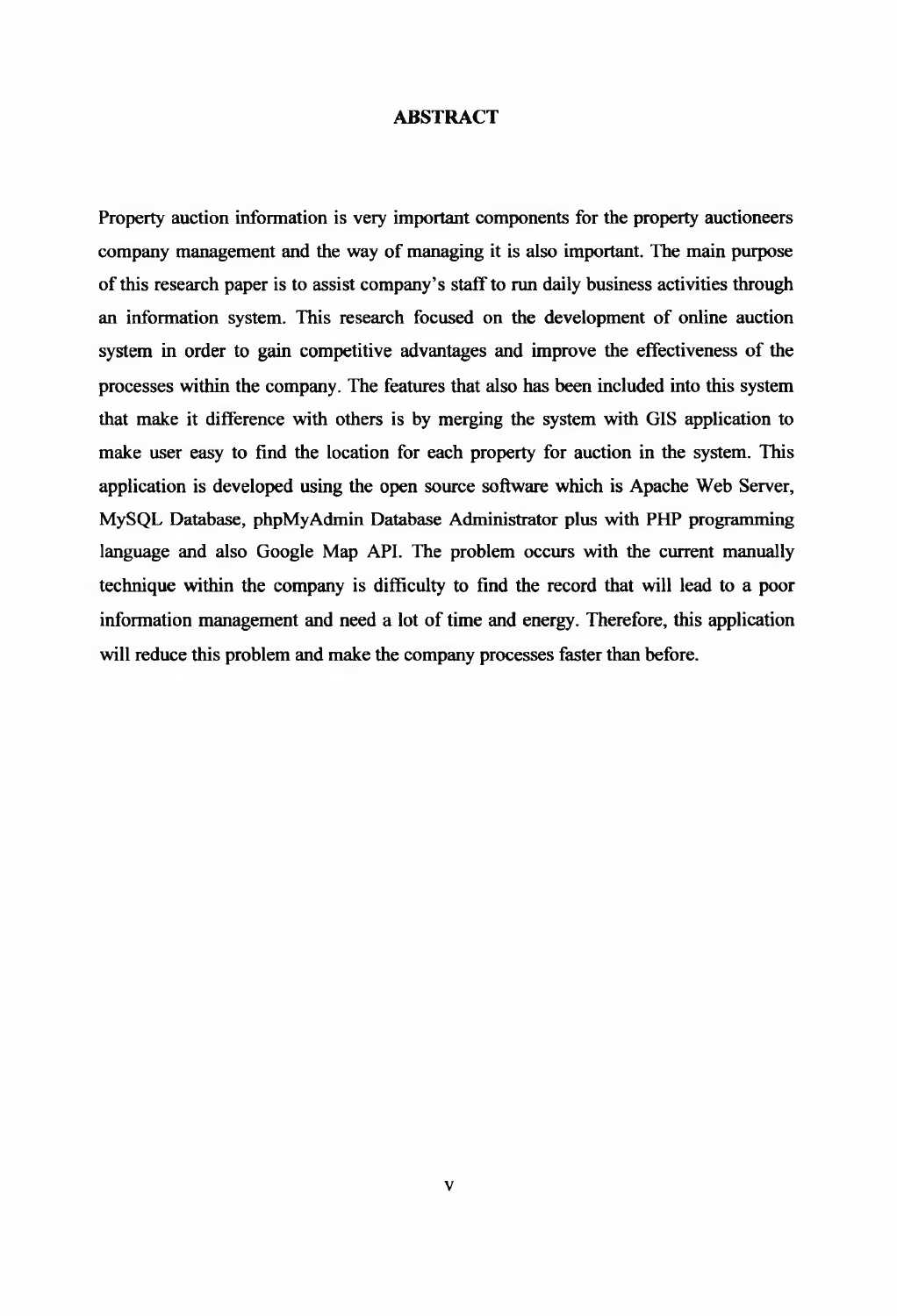## **TABLE OF CONTENTS**

#### CONTENT PAGE

| <b>APPROVAL</b>           | ii   |
|---------------------------|------|
| <b>DECLARATION</b>        | iii  |
| <b>ACKNOWLEDGEMENT</b>    | iv   |
| <b>ABSTRACT</b>           | v    |
| <b>LIST OF TABLES</b>     | viii |
| <b>LIST OF FIGURES</b>    | ix   |
| <b>LIST OF APPENDICES</b> | xi   |
|                           |      |

#### **CHAPTER 1: INTRODUCTION**

| 1.1 | Introduction               |                |
|-----|----------------------------|----------------|
| 1.2 | <b>Research Background</b> | $\overline{2}$ |
| 1.3 | <b>Problem Statements</b>  | 3              |
| 1.4 | Objectives of the Project  | 4              |
| 1.5 | Scope of the Project       | 4              |
| 1.6 | Significant of the Project | 5              |
| 1.7 | <b>Summary</b>             | 6              |

#### **CHAPTER 2: LITERATURE REVIEW**

| 2.1 | Introduction                           |  |
|-----|----------------------------------------|--|
|     | 2.2 E-commerce                         |  |
| 2.3 | <b>Online Auction</b>                  |  |
|     | 2.3.1 The definition of Online Auction |  |